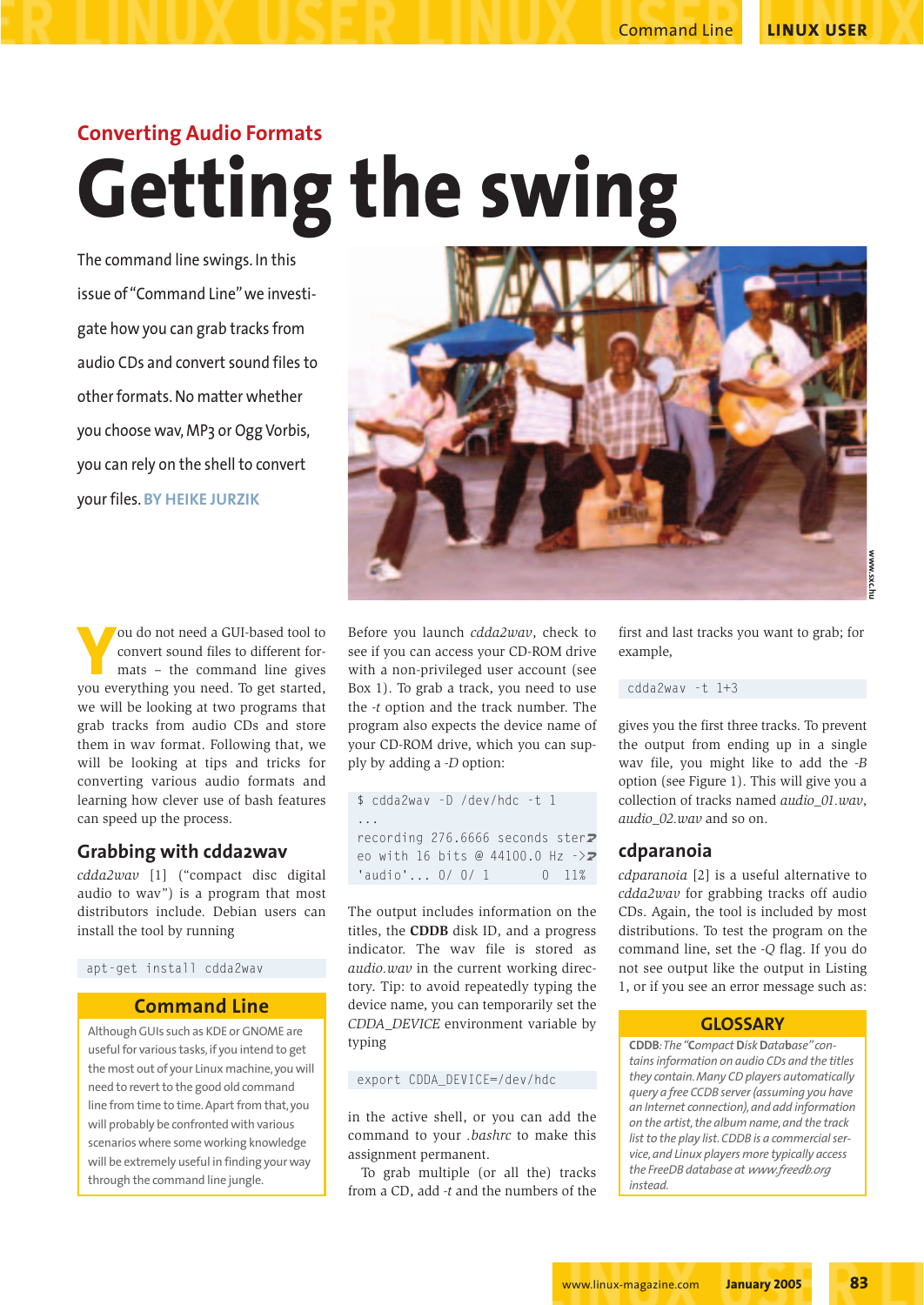### **LINUX USER** Command Line

## /dev/cdrom exists  $\overline{z}$ but isn't accessible.

check the permissions for the device file. As Box 1 explains, it makes sense to assign the device file to the *cdrom* group, and to add users who need CD access to that group.

To grab a single track with *cdparanoia*, simply stipulate the track number, for example

| cdparanoia 1 |  |
|--------------|--|
|              |  |
|              |  |
|              |  |

It is just as easy to define a list of tracks. If you want to

grab the first five tracks, for example, you can do so by specifying *1-5*. If you are grabbing multiple tracks, again you need to set the *-B* flag to avoid storing everything in a single wav file, as in

```
$ cdparanoia -B 1-2
...
outputting to track01.cdda.wav
```
*cdparanoia* names the wav files *track01.cdda.wav*, *track02.cdda.wav*, etc.

# **Converting wav to MP3**

There are quite a few command line tools for converting wav files to MP3, and *lame* [3] is one of the more popular conversion tools. The project homepage

| <b>Nummersternall, rasses consumer 1 i'm B</b><br>circa device Lider/hdcl in not of type generar SESI. Setting interface to conked<br>Loct I.<br>120876 hytes buffer memory requested, 4 buffers, 1 sectors |
|-------------------------------------------------------------------------------------------------------------------------------------------------------------------------------------------------------------|
| #Calabuar werston 2.01x34 linux 2.6.7.fb :686 :686, real time school coundcard.                                                                                                                             |
| Ithnaravaia support                                                                                                                                                                                         |
| EmableCdds_cooked COIDOSETCDDVU in not available                                                                                                                                                            |
| RODOOtrack pre-umphanin copy-pormitted tracktage channels                                                                                                                                                   |
| $1 - 10$<br>audits 2                                                                                                                                                                                        |
| Isble of Conteniu: total tracks:10, itotal time 42:34.500                                                                                                                                                   |
| 1.(1:51.40), 2.(4:05.50), 3.(4:51.02), 4.(2:11.23), 5.(7:23.37),                                                                                                                                            |
| 6.( 4:23.25), 7.( 4:51.10), 8.( 3:35.23), 9.( 3:54.12), 10.( 4:54.53),                                                                                                                                      |
| Table of Contents: starting sectors<br>1.4 301, 2.4 86-801, 3.4 282980, 4.4 511250, 5.4 609731,<br>6. ( 94235), 7. ( 113985), 8.1 1358200, 8. ( 151968), 10. ( 109530),<br><b>Sead-out! 1916331</b>         |
| COUNCER directed: graD00.f7000.p088avvrlEbtb87a-                                                                                                                                                            |
| CBBB discid: 0x7209fb0a                                                                                                                                                                                     |
| CB-Test: not detected                                                                                                                                                                                       |
| <b>CD-Extra:</b> sat detected                                                                                                                                                                               |
| samplefile size will be GONNIGON bates.                                                                                                                                                                     |
| recording 290.1999 meconds stereo with 15 bits # 44588.8 Nz ->'mudio'                                                                                                                                       |
| considers theration not permitted, commet set passa realtime scheduling policy                                                                                                                              |
| seering sticlarcour, Hiter, percent done;                                                                                                                                                                   |
| 8/ 8/ 1/ 0 100% truck 1 recorded paccessfully                                                                                                                                                               |
| 8/8/1/ 0 331                                                                                                                                                                                                |

**Figure 1: Grabbing audio tracks in next to no time with** *cdda2wav***.**

offers a source code download, but search machines such as *rpmseek.com* [4] will point you to pre-compiled packages for Debian and RPM-based distributions. Unfortunately, the link to the Debian package is broken, but you can check out [5] for packages for all three Debian branches (*stable*, *testing*, and *unstable*).

If you run *lame* against a wav file without specifying any options, the tool produces a MP3 file with a **bit rate** of 128Kbps. And if you fail to supply a name for the MP3 file, *lame* will just pick a name for you:

\$ lame audio\_01.wav

...

# **Box 1: Access Privileges for the CD-ROM Device**

The various distributions have different ways of defining which users should have access to the CD-ROM drive.*ls -l* outputs the permissions for the device:

#### \$ ls -l /dev/cdrom

lrwxrwxrwx 1 root root 3 Jun 7 00:41 /dev/cdrom -> hdc As is to be expected, */dev/cdrom* is a symbolic link that points to the device file:*hdc* in our case.You need another *ls* command to display the permissions here:

\$ls -l /dev/hdc brw-rw---- 1 root disk 22, 0 Mar 14 2002 /dev/hdc

#### **Debian Specifics**

While most distributions simply change the owner of the drive when a user logs onto a system, Debian has a different approach.The drive belongs to the *disk* group by default. As it is not advisable to add users to the *disk*

group for security reasons (since it would give them write access to hard disk partitions), the administrator, *root,* needs to change the group assignment for *cdrom*:

chown root.cdrom /dev/hdc After doing so, and still working as the admin user, edit */etc/group*,adding the user account that needs access to the drive to the *cdrom* group.You can add multiple accounts by separating them with a comma (avoiding spaces), for example:

#### cdrom:x:24:huhn,petronella

To apply these changes, the user needs to log off and back on to the system.You can run the *groups* command to check if everything has worked out; the command displays a user's group memberships on the command line:

\$groups audio cdrom video Encoding audio  $01$ .wav tz o audio\_01.wav.mp3 ...

Of course, you can specify a name for the output file:

#### lame audio\_01.wav 01.mp3

If you need better sound quality, you can change the bit rate by setting the *-b* flag. For example, *lame* uses a bit rate of 192Kbps when you type the following

lame -b 192 1.wav 1.mp3

As *lame* does not support wildcards by default (that is, a command such as *lame \*.wav* will display an error message and quit), you will need a *for* loop to harness the full power of the command line and convert all the wav files in a directory, using the *basename* command to remove the *.wav* extension, and assign the correct extension to your MP3 files.

for i in  $*$ .wav; do lame \$i  $\geq$ `basename \$i .wav`.mp3; done

## **Converting MP3 back to wav**

*lame* also has an option for converting MP3 files back to wav – of course, lossy MP3 encoding means that the sound quality of the wav file will not compare well to the original audio CD. The *--decode* option allows you to turn the tables, and convert MP3 back to wav:

\$ lame --decode 01.mp3 input:  $01.mp3$  (44.1 kHz, 2 ch $\overline{z}$ annels, MPEG-1 Layer III) output:  $01.mp3.wav$  (16 bit, Miz crosoft WAVE) skipping initial 1105 samples  $\overline{z}$ (encoder+decoder delay) Frame# 807/4348 128 kbps L R

## **GLOSSARY**

**Bit rate***:When compressing sound files, the bit rate (which is typically given in Kbits per second) defines the sound quality of the MP3 file.The higher the bit rate, the better the MP3 file will sound. On the downside, the file size increases to match. Under normal circumstances, bit rates between 128 and 192Kbps make sense.*